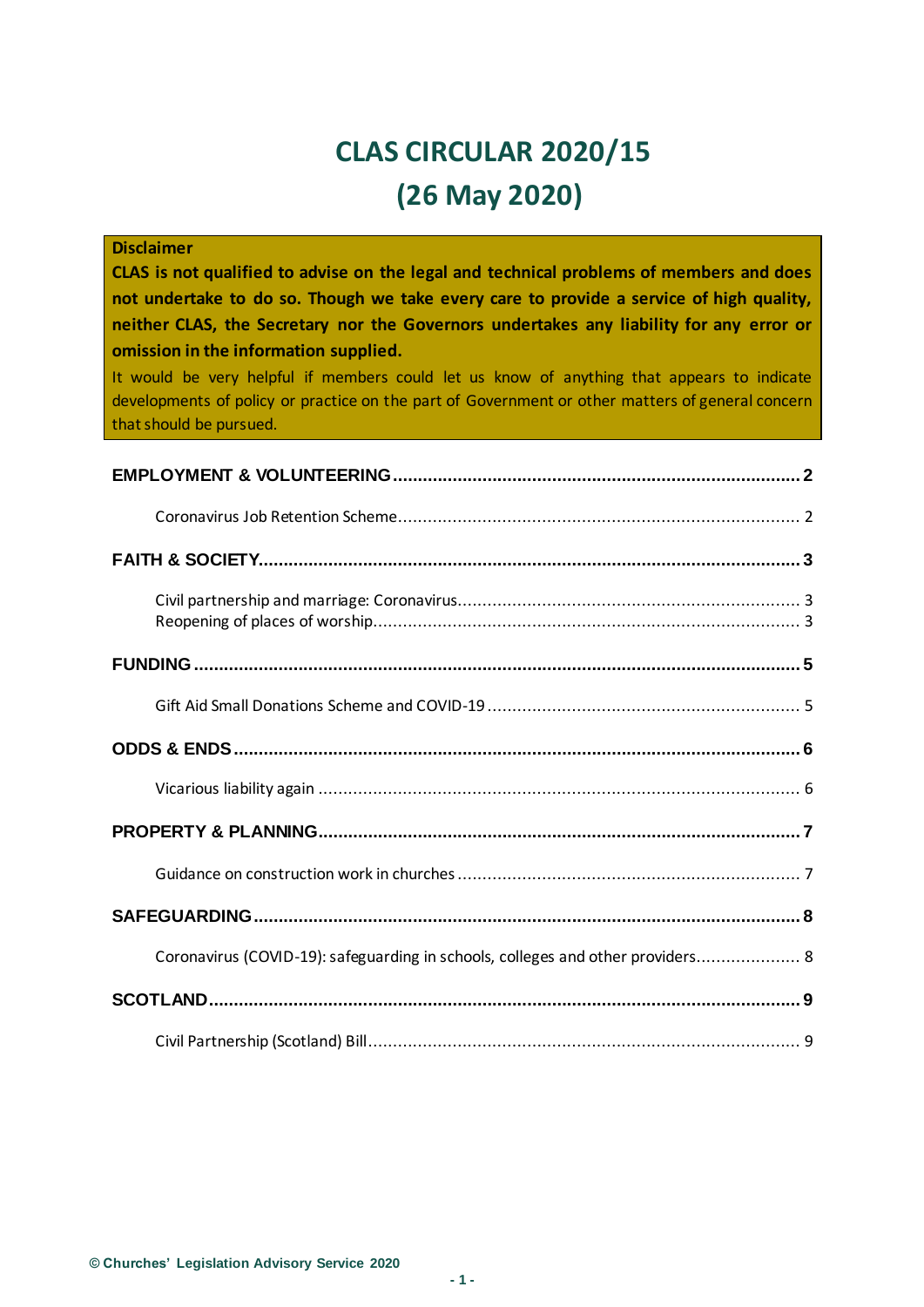# <span id="page-1-0"></span>**EMPLOYMENT & VOLUNTEERING**

<span id="page-1-1"></span>**Coronavirus Job Retention Scheme**

| For information |  |
|-----------------|--|
|-----------------|--|

As noted in our last Circular, on 12 May the Chancello[r announced](https://www.gov.uk/government/news/chancellor-extends-furlough-scheme-until-october?utm_source=469e4bd6-b6c1-4149-a76b-97f84a86bb07&utm_medium=email&utm_campaign=govuk-notifications&utm_content=daily) that the Coronavirus Job Retention Scheme would be extended until the end of October. On 23 May, he announced that from 1 August, the employer's contribution would rise, though by what percentage we do not yet know.

[Source: HM Treasury, 23 May]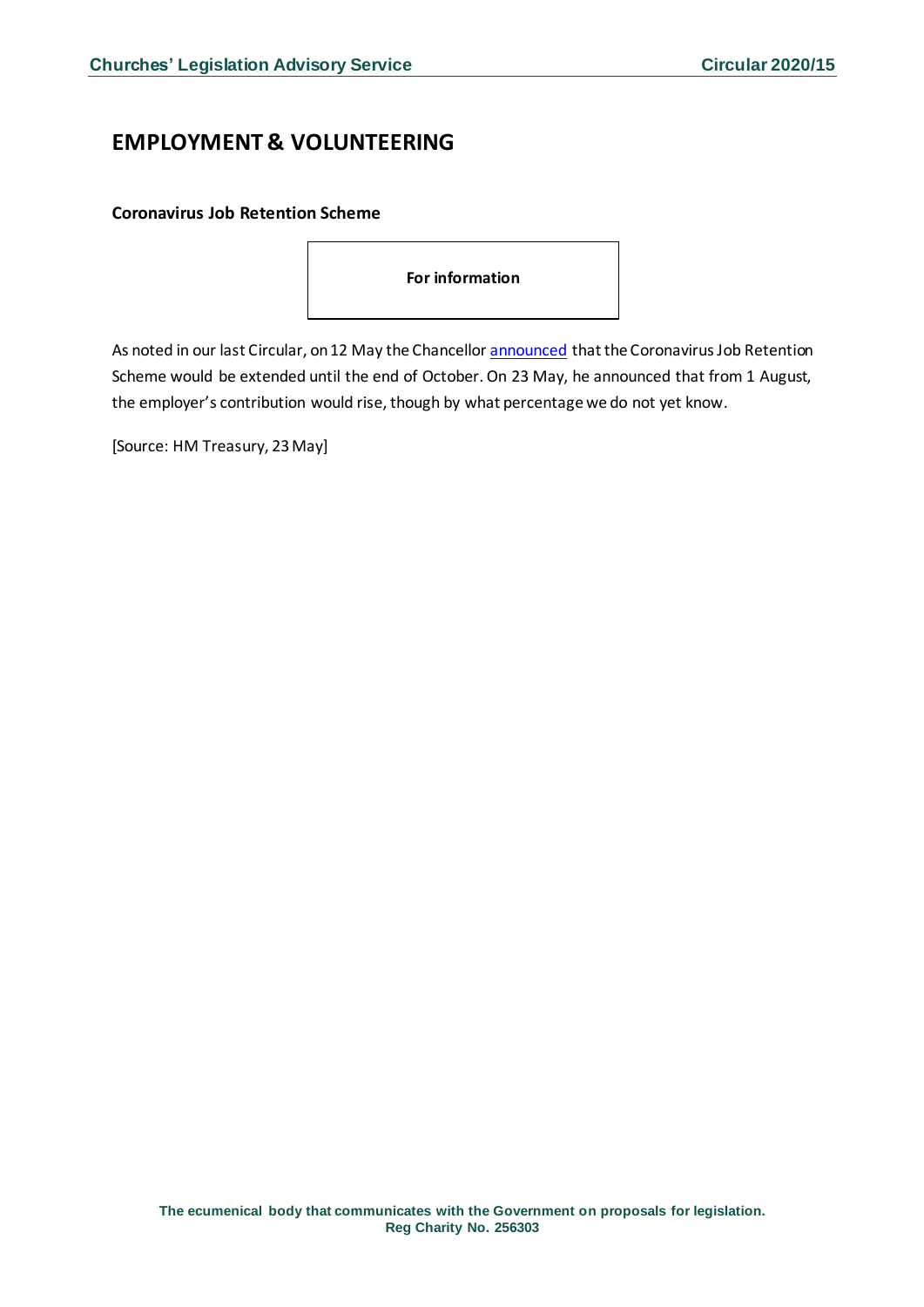# <span id="page-2-0"></span>**FAITH & SOCIETY**

<span id="page-2-1"></span>**Civil partnership and marriage: Coronavirus**

#### **For information**

CLAS had understood that the issue of refunding wedding and civil partnership notice fees, where a ceremony has had to be cancelled because of the COVID-19 pandemic and the notice has expired after twelve months, had been raised with Government unsuccessfully. The response, as CLASunderstood it, was that it was a statutory fee that could not be varied without amending legislation. In answer to a Written Question on the issue by Dame Diana Johnson, however, Kevin Foster replied on behalf of the Home Office as follows:

'The notice fee is paid to the local authority and is for the service provided at the time the notice is given. Fees can be reduced, waived or refunded on compassionate grounds or in cases of hardship, and it is for each local authority to determine when this can be applied.'

[Source: Commons *Hansard*, 11 May]

### <span id="page-2-2"></span>**Reopening of places of worship**

**For information**

We mentioned in Circular 2020/14 that five new ministerial-led taskforces have been set up to develop plans for how and when closed sectors can reopen safely in England, one of which is looking at places of worship, including faith, community and public buildings, under the aegis of the Ministry for Housing, Communities and Local Government. The Government has set out its ambition to reopen places of worship in England in step 3 of its plan to lift restrictions: reopening is expected to be no earlier than 4 July *and is subject to further scientific advice*.

The Places of Worship Taskforce, which includes leaders and representatives from all the major faiths, had its first virtual meeting last week. Members agreed to work together to consider whether some forms of worship, such as individual prayer, might be permitted in places of worship before they fully reopen in step 3, where it is appropriate and safe to do so in line with social distancing guidelines. Members of the taskforce also agreed to consult their faith communities on the measures being considered and to support ongoing engagement with their communities on this important work as it develops. The Taskforce will produce guidance jointly with MCHLG to support places of worship across England to reopen safely.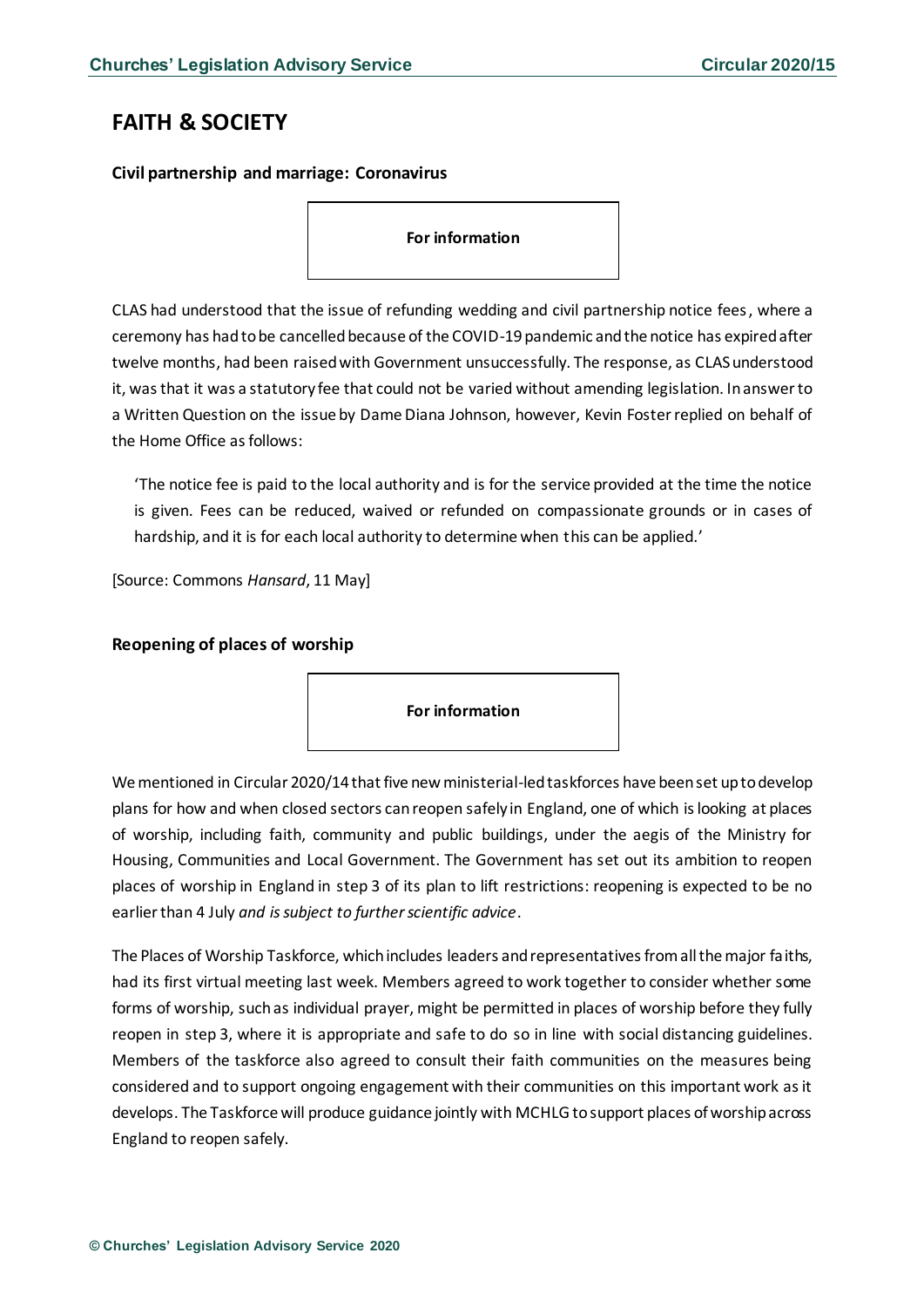The Communities Secretary also confirmed that Faith Action will receive £125,000 to consult and engage with different community groups and places of worship up and down the country to ensure that their views are represented at the Taskforce's meetings.

Members of the Taskforce at the meeting included:

- The Archbishop of Canterbury;
- The Cardinal Archbishop of Westminster;
- Chief Rabbi Ephraim Mirvis;
- Shaykh Dr Asim Yusuf of The British Board of Scholars and Imams;
- Rajnish Kashyap, Hindu Council UK;
- Jasvir Singh, City Sikhs; and
- Daniel Singleton, Faith Action.

Other faith representatives and government officials may be invited to attend future meetings, depending on the Taskforce's priorities.

[Source: MHCLG, 15 May]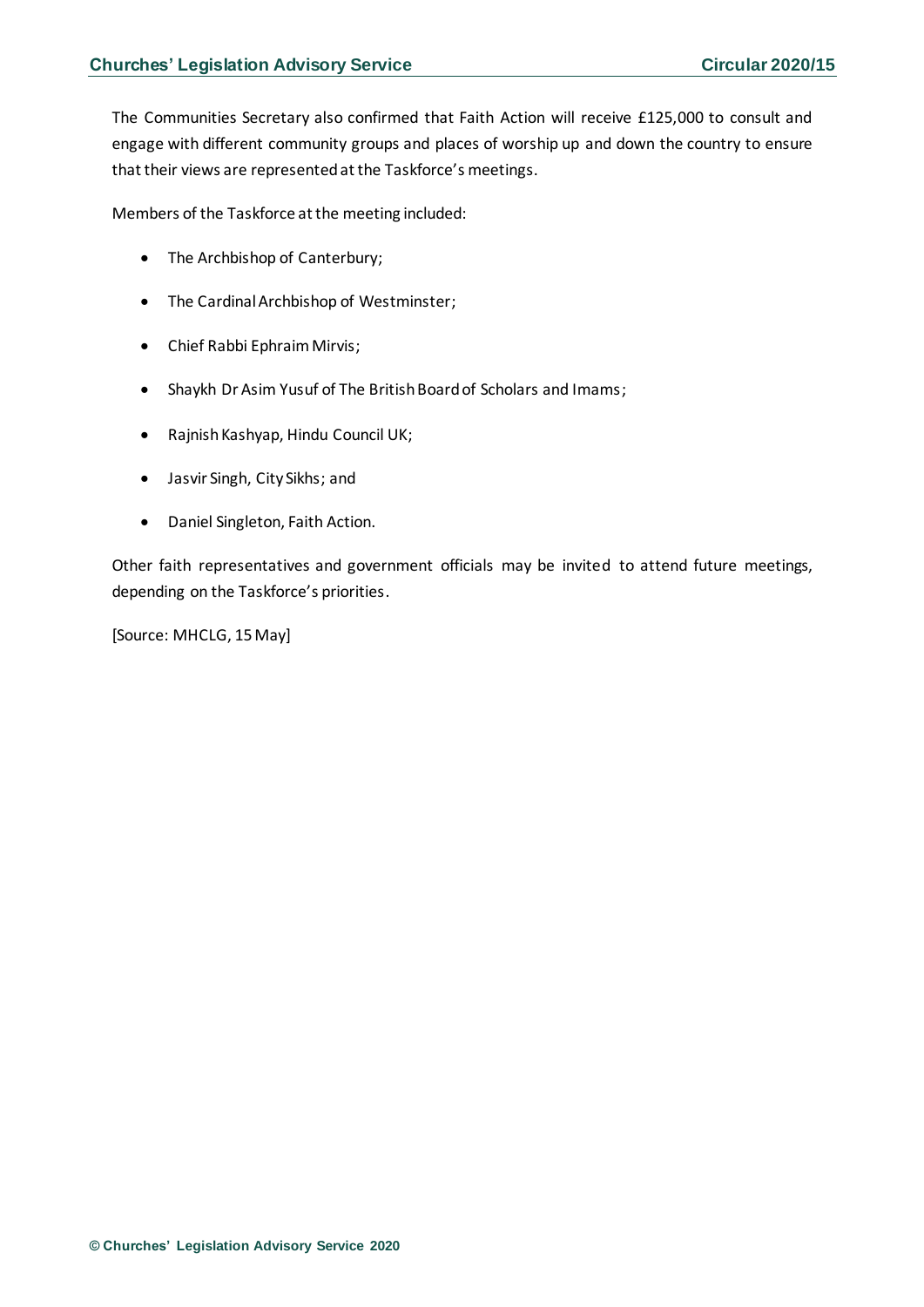# <span id="page-4-0"></span>**FUNDING**

## <span id="page-4-1"></span>**Gift Aid Small Donations Scheme and COVID-19**

**For information**

With the suspension of religious services, the question has arisenas to whether, if a regular cash donor put £200 cash in an envelope and marked it as 10 weeks of £20 weekly donations for the occasions on which that person had been unable to make a regular cash offering in church, HMRC would be prepared to allow the church to regard those payments as a series of eligible small donations for the purposes of the Scheme.

When a group of charities led by the Charity Tax Group raised the point with HMRC, officials responded helpfully as follows:

'In respect of [*the Scheme*], guidance on the eligibility for donations for inclusion … is clear in stating that claims can only be made on cash donations of £30 or fess; and contactless card donations of £30 or less collected on or after 6 April 2019. The decision over what constitutes an eligible donation is one for the church/charity to make for themselves, rather than for HMRC, but the conditions for something to be considered a "small donation" are clearly set out in legislation. Where it is the case, for example, of separate donations being given in a single envelope, then if the church/charity official is happy these are clearly separate "small donations" (and clearly stated as such) then they will be eligible for GASDS, as is the case where separate envelopes are used'.

[Source: HMRC, 13 May]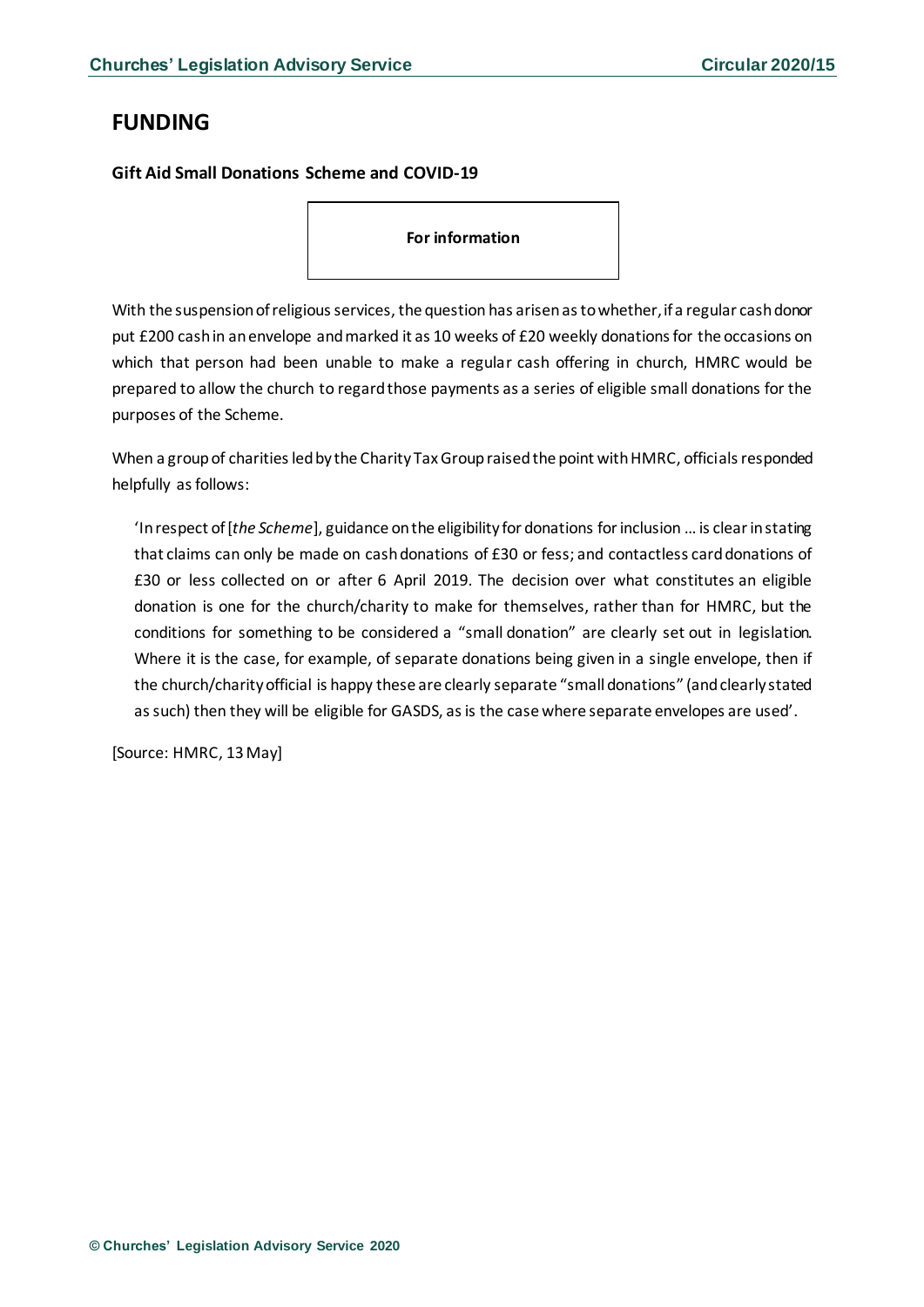## <span id="page-5-0"></span>**ODDS & ENDS**

## <span id="page-5-1"></span>**Vicarious liability again**

**For information**

In *FXF v Ampleforth Abbey Trustees*[\[2020\] EWHC 791 \(QB\)](https://www.bailii.org/ew/cases/EWHC/QB/2020/791.html) the Ampleforth Trustees admitted vicarious liability for sexual abuse carried out by Fr Damian Webb, a member of the Ampleforth Benedictine community; however, primary limitation expired in 1985, Webb had died in 1990 and Ms FXF's claim was not issued until 2017, 32 years after the expiry of the limitation on the action.

Lambert J weighed the reasons for the delay against the prejudice that it caused the Defendant and concluded that the prejudice outweighed the reasons for the delay. Though FXF genuinely believed that she had been abused, there were lapses in her memory and there were no contemporaneous records to fill the gaps.

Because Webb was dead, the Ampleforth Trustees were unable to advance a positive case in rebuttal. Had FXF had a very strong case 'this would have weighed heavily in the balance in her favour' [105] but the gaps in FXF's evidence meant that this did not apply. Lambert J decided not to exercise her discretion under s.33 Limitation Act 1980 and, as a result, the claim was time-barred.

[Source, BAILII, 2 April]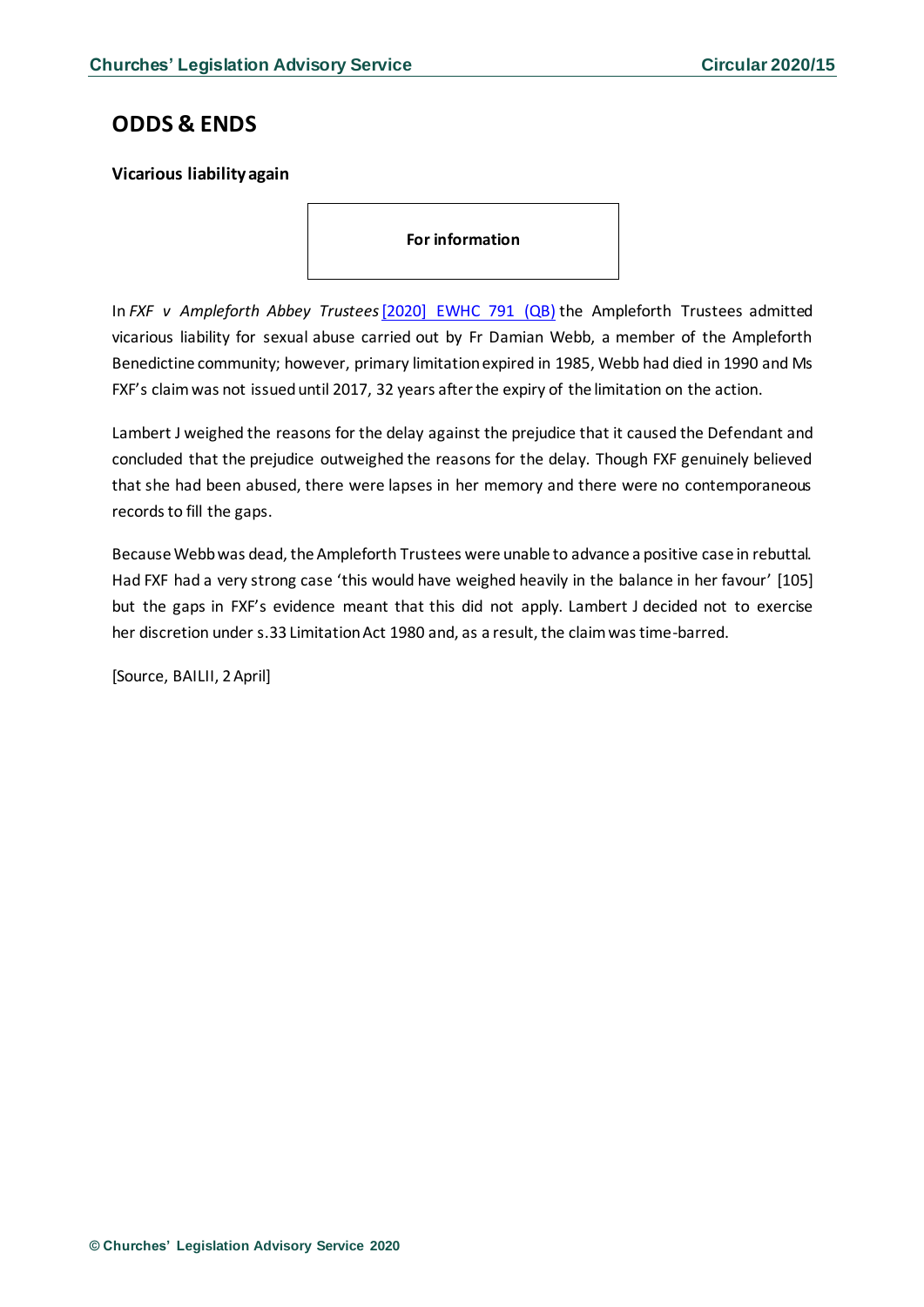# <span id="page-6-0"></span>**PROPERTY & PLANNING**

### <span id="page-6-1"></span>**Guidance on construction work in churches**

**For information**

The Church of England has published a new FAQ and guidance, *[Can construction work be carried](https://www.churchofengland.org/more/media-centre/coronavirus-covid-19-guidance-churches#na)  [out?](https://www.churchofengland.org/more/media-centre/coronavirus-covid-19-guidance-churches#na)*, extracts from which are reproduced below in the hope that other members may find them interesting*.*

It is possible to carry out construction work, providing the following guidance is adhered to:

- *[Guidance for opening church buildings for works to the building and interior including](https://www.churchofengland.org/media/20465)  by [professional contractors](https://www.churchofengland.org/media/20465)*.
- *[Guidance for access to churches and cathedrals](https://www.churchofengland.org/media/20464) buildings for construction work*.

The guidance on opening church buildings includes links to many professional organisations which provide guidance for contractors on safe working practices and COVID-19.

- **[Guidance for construction work,](https://www.gov.uk/guidance/working-safely-during-coronavirus-covid-19#construction and https://builduk.org/coronavirus/) (19 May)**
- *[Guidance for architects and surveyors,](https://cieem.net/i-am/covid-19/)* (link to the RICS site)*.*
- *[Guidance for archaeologists,](https://www.archaeologists.net/practices/coronavirus/siteworking)* (10 May)*.*
- *[Guidance for organ builders,](https://ibo.co.uk/downloads/covid-19_28apr20.pdf)* (28 April)*.*
- *[Guidance for ecologists,](https://cieem.net/i-am/covid-19/)* (various).

[Source: Church of England, 20 May]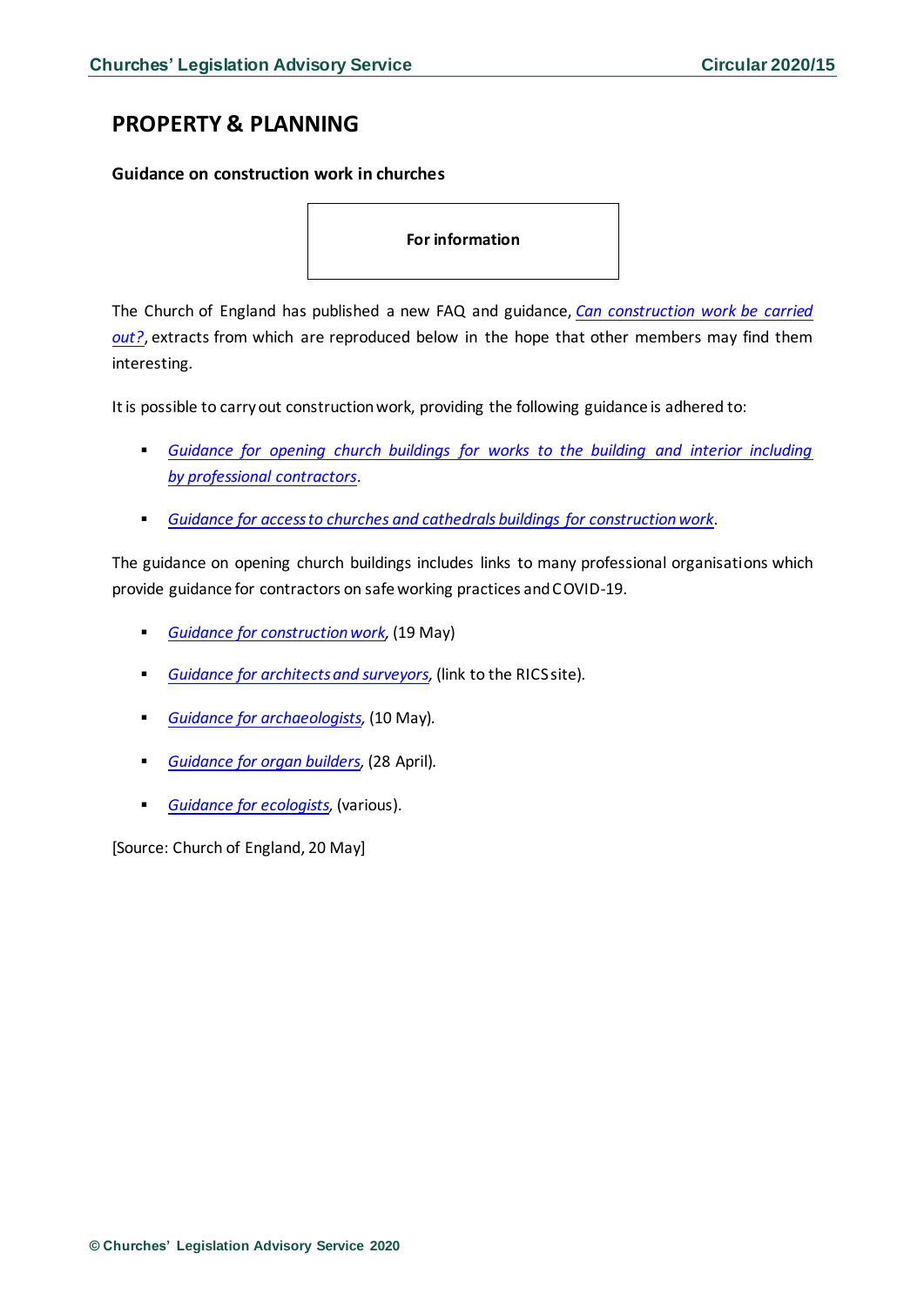## <span id="page-7-0"></span>**SAFEGUARDING**

<span id="page-7-1"></span>**Coronavirus (COVID-19): safeguarding in schools, colleges and other providers**

**For information**

The Department for Education has updated it[s guidance](https://www.gov.uk/government/publications/covid-19-safeguarding-in-schools-colleges-and-other-providers/coronavirus-covid-19-safeguarding-in-schools-colleges-and-other-providers) on safeguarding in educational settings. The guidance is relevant to all schools in England, whether maintained, non-maintained or independent (including academies, academy trusts, free schools and alternative provision academies), maintained nursery schools and pupil referral units. Where the guidance refers to 'colleges', the term includes further education colleges, sixth-form colleges, 'institutions designated as being in the further education sector' and other further education providers, funded by the Education and Skills Funding Agency, such as 16 to 19 academies and independent learning providers, including special post-16 institutions

This is interim safeguarding guidance – it is currently under review and will continue to be revieiwed and updated as required, at the latest by **1 June**.

Separately, the Government also [confirmed](https://www.gov.uk/government/news/pm-confirms-schools-colleges-and-nurseries-on-track-to-begin-phased-reopening?utm_source=bd825779-ed8a-4a73-b97f-2ea8706d36c4&utm_medium=email&utm_campaign=govuk-notifications&utm_content=daily) that schools, colleges and nurseries across England "remain on track" to open to more children from 1 June. The PM announced that:

- primary school children in Reception, Year 1 and Year 6s would return; and
- children of all ages in nurseries and other early years providers would start returning.

Secondary schools, sixth forms and colleges will provide face-to-face contact for Year 10, Year 12 and equivalent 16-19 further education students from 15 June, with around a quarter of these secondary students in at any point.

[Source: DfE, 20 May and Prime Minister's Office, 24 May]